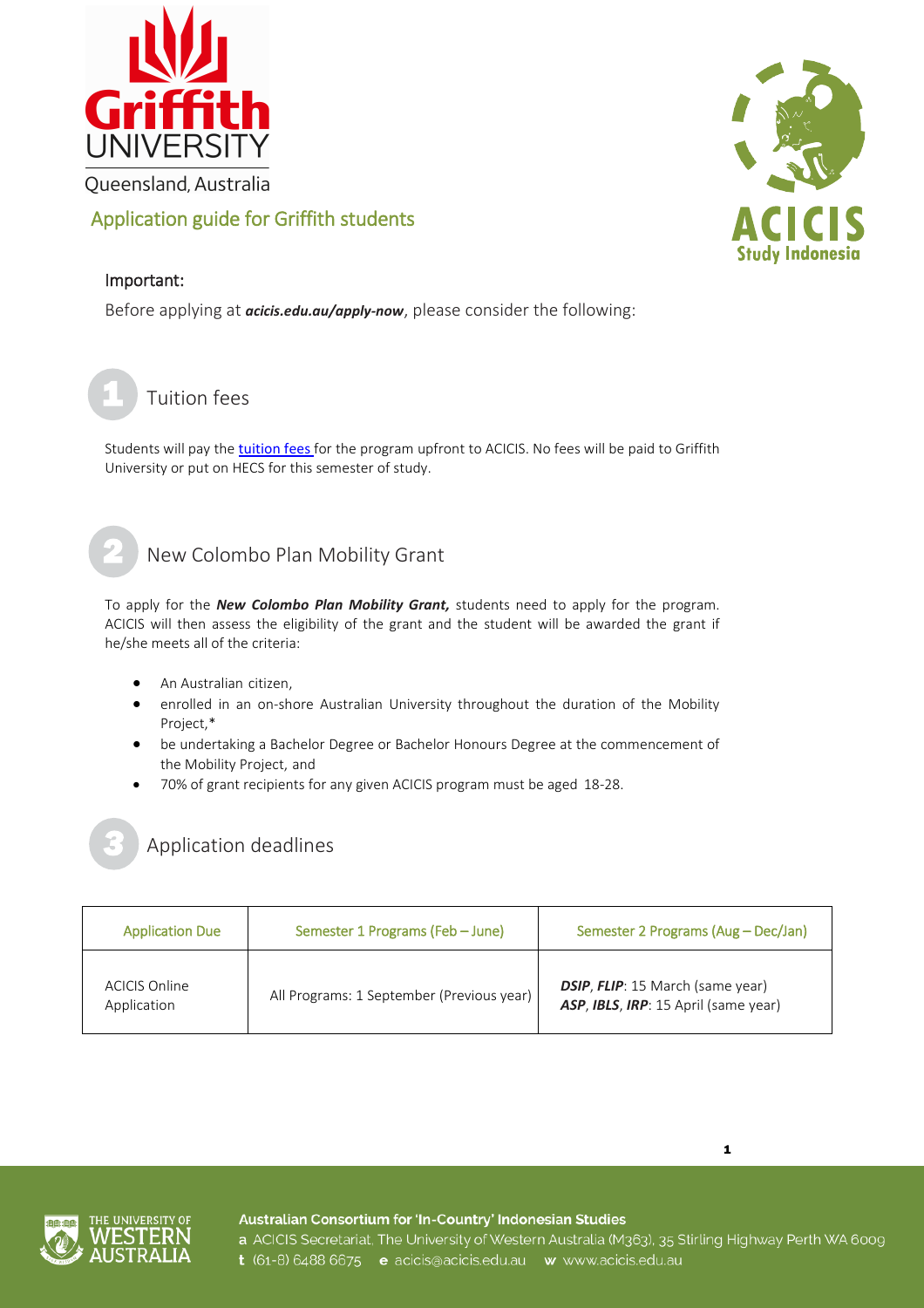



## Application guide for Griffith students



Application process

Step 1: Submit your application to ACICIS Study Indonesia

- A. Complete your [application](http://www.acicis.edu.au/apply-now/) for your ACICIS Program prior to the deadlines in Part 3.
- B. The University Approval Form must be signed by a Global Mobility Advisor. Submit this via ['AskUS'](https://www.griffith.edu.au/international/contact-us)
- C. Student eligibility to receive a New Colombo Plan grant will be considered as part of this process.
- D. Students will be notified on the status of their application within 1 month of the application deadline.

#### Step 2: Apply for Academic Credit

- A. Evidence of Credit Approval must be obtained from the Program Director of your course.
	- a. Bachelor of Design: Dr Michelle Douglas [\(michelle.douglas@griffith.edu.au\)](mailto:michelle.douglas@griffith.edu.au)
	- b. Bachelor of Business: Student Admin [\(GBS.programsupport@griffith.edu.au\)](mailto:GBS.programsupport@griffith.edu.au)
	- c. Bachelor of laws: Professor Charles Lawson [\(c.lawson@griffith.edu.au\)](mailto:c.lawson@griffith.edu.au)
	- d. Bachelor of Government and International Relations: Student Admin [\(GBS.programsupport@griffith.edu.au\)](mailto:GBS.programsupport@griffith.edu.au)
- B. Students must include details on the academic content, contact hours, and the assessment.
- C. A study plan to assist with this process is available [here.](https://www.griffith.edu.au/__data/assets/pdf_file/0018/704412/Short-Term-Study-Plan.pdf)

#### Step 3: Apply for OS-Help (OPTIONAL)

- A. Students can apply for [OS-Help](https://www.griffith.edu.au/international/global-mobility/outbound/financial-information/overseas-higher-education-loan-program) if they satisfy Griffith's eligibility requirements. A minimum of 10cp of overseas study is required to be eligible.
- B. Submit application and supporting documents [here.](https://my.griffith.edu.au/student-centre?scparam=GU_STUDENT.GU_OSH_SSS_APL.GBL?sp=1)
- C. Students will be notified by email of the outcome of their application within 10 business days.
- D. OS-Help loans for destinations in Asia can be up to \$7,880. Students do not need to apply for the full amount.



2